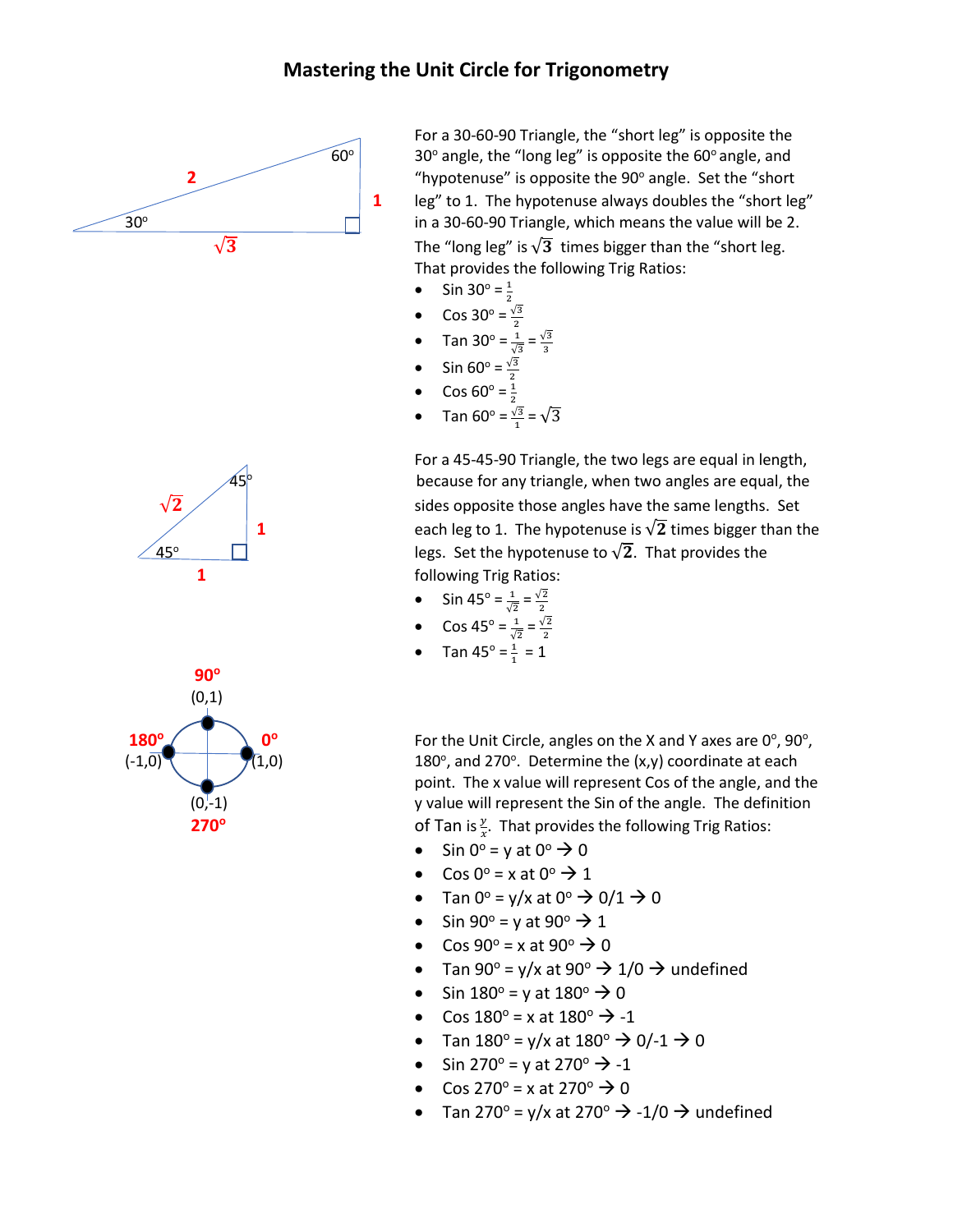**Reference Angles**: allow one to calculated Trig Ratios in Quadrant II, Quadrant III, and Quadrant IV.

The definition of a Reference Angle is the absolute value of how many degrees the actual angle is from the x-axis.

- Quadrant I  $\rightarrow$  The Reference Angle is the actual angle (because the x-axis is 0°)
- Quadrant II  $\rightarrow$  The Reference Angle is | Actual Angle 180 $^{\circ}$  |
- Quadrant III  $\rightarrow$  The Reference Angle is | Actual Angle 180 $^{\circ}$  |
- Quadrant IV  $\rightarrow$  The Reference Angle is | Actual Angle 360° |

Here are the Reference Angles all the way around the Unit Circle

- 30<sup>°</sup> → Reference Angle =  $|30^{\circ} 0^{\circ}| = 30^{\circ}$
- 45<sup>°</sup> → Reference Angle =  $|45^{\circ} 0^{\circ}| = 45^{\circ}$
- $60^\circ \rightarrow$  Reference Angle =  $|60^\circ 0^\circ| = 60^\circ$
- 120<sup>o</sup>  $\rightarrow$  Reference Angle = | 120<sup>o</sup> 180<sup>o</sup> | = 60<sup>o</sup>
- 135<sup>o</sup>  $\rightarrow$  Reference Angle = | 135<sup>o</sup> 180<sup>o</sup> | = 45<sup>o</sup>
- 150<sup>o</sup>  $\rightarrow$  Reference Angle = | 150<sup>o</sup> 180<sup>o</sup> | = 30<sup>o</sup>
- 210<sup>o</sup>  $\rightarrow$  Reference Angle = | 210<sup>o</sup> 180<sup>o</sup> | = 30<sup>o</sup>
- 225<sup>°</sup>  $\rightarrow$  Reference Angle = | 225<sup>°</sup> 180<sup>°</sup> | = 45<sup>°</sup>
- 240<sup>o</sup>  $\rightarrow$  Reference Angle = | 240<sup>o</sup> 180<sup>o</sup> | = 60<sup>o</sup>
- 300 $\degree$  > Reference Angle = | 300 $\degree$  360 $\degree$  | = 60 $\degree$
- $315^{\circ}$   $\rightarrow$  Reference Angle = |  $315^{\circ}$   $360^{\circ}$  | =  $45^{\circ}$
- $330^{\circ}$   $\rightarrow$  Reference Angle = |  $330^{\circ}$   $360^{\circ}$  | =  $30^{\circ}$

The signs of the Trig Function depend on the quadrant:

- Cos is positive to the right (Quadrants I and IV) and negative to the left (Quadrants II and III)
- Sin is positive above (Quadrants I and II) and negative below (Quadrants III and IV)
- Tan is positive [+/+ and -/-] in (Quadrants I and II) and negative [+/- and -/+] in Quadrants II and IV